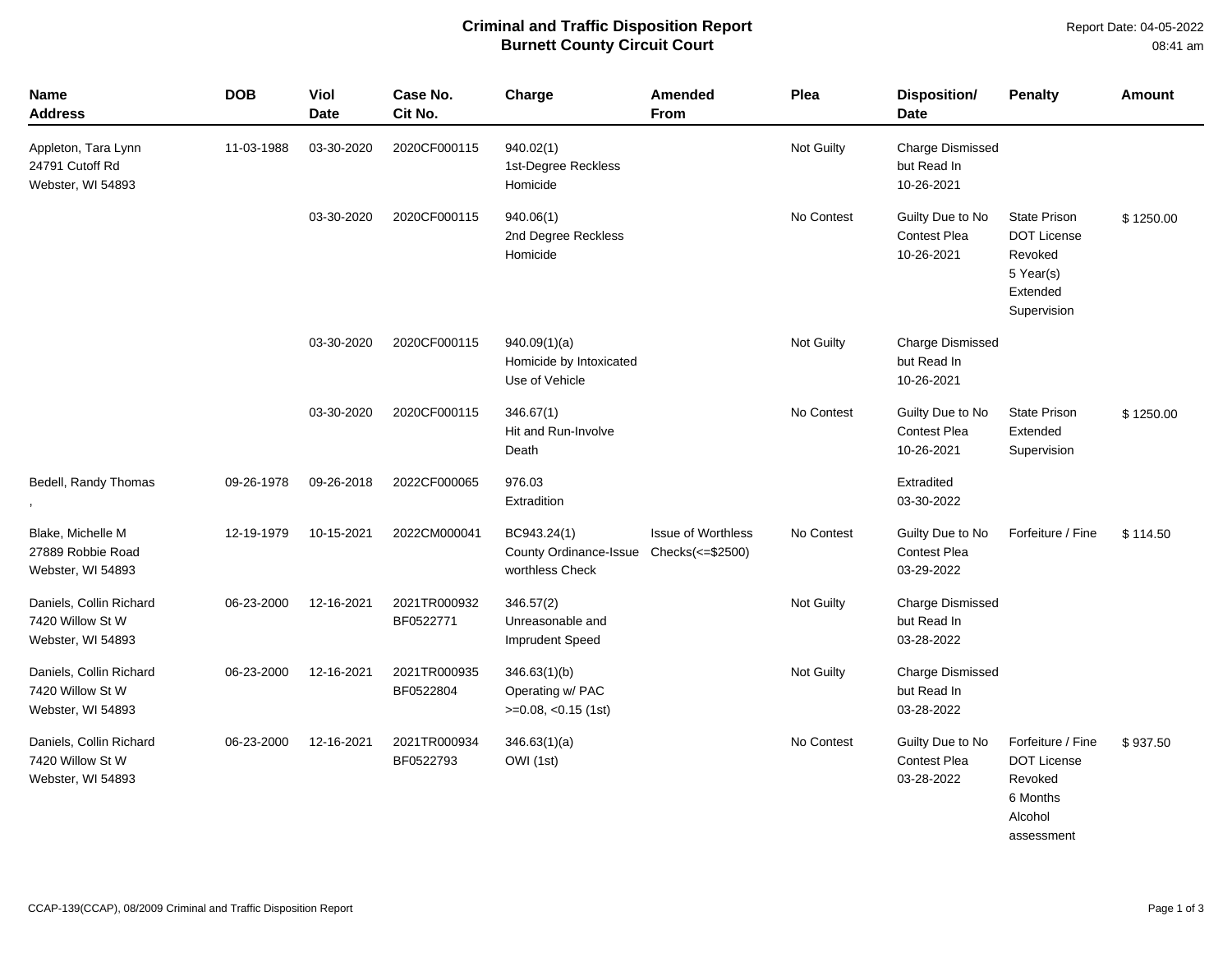## **Criminal and Traffic Disposition Report Burnett County Circuit Court**

| Name<br>Address                                                       | <b>DOB</b> | Viol<br><b>Date</b> | Case No.<br>Cit No.        | Charge                                                                            | Amended<br><b>From</b>           | Plea       | <b>Disposition/</b><br><b>Date</b>                           | <b>Penalty</b>                                             | <b>Amount</b> |
|-----------------------------------------------------------------------|------------|---------------------|----------------------------|-----------------------------------------------------------------------------------|----------------------------------|------------|--------------------------------------------------------------|------------------------------------------------------------|---------------|
| Miller, Dallas Martin<br>27231 Stone Road<br>Webster, WI 54893        | 12-19-1984 | 06-06-2020          | 2021CM000047               | 940.19(1)<br><b>Battery</b>                                                       |                                  | Guilty     | Dismissed on<br><b>Prosecutor's Motion</b><br>03-28-2022     |                                                            |               |
|                                                                       |            | 06-06-2020          | 2021CM000047               | 947.01(1)<br><b>Disorderly Conduct</b>                                            |                                  | Guilty     | Dismissed on<br><b>Prosecutor's Motion</b><br>03-28-2022     |                                                            |               |
| Pfuhl Warren, Berlyn M<br>24602 Borg Rd<br>Grantsburg, WI 54840       | 05-07-2004 | 02-15-2022          | 2022FO000048<br>4X80XTDXXW | $344 - 7C(1)$<br><b>Habitual Truancy</b>                                          |                                  |            | Dismissed on<br>Court's Own Motion<br>03-28-2022             |                                                            |               |
| Reynolds, Leah Marie<br>107 Lindoo Ave E<br>Ladysmith, WI 54848       | 11-26-1984 | 02-06-2022          | 2022CM000032<br>308114K1DD | 946.41(1)<br>Resisting or Obstructing<br>an Officer                               |                                  | Guilty     | Guilty Due to Guilty Forfeiture / Fine<br>Plea<br>03-30-2022 | Costs                                                      | \$500.00      |
| Roseland, Brian Keith<br>6896 County Road 6<br>Kettle River, MN 55797 | 08-07-1970 | 01-03-2020          | 2020CF000015               | 961.41(3g)(g)<br>Possession of<br>Methamphetamine                                 | Possession of<br>Methamphetamine | Guilty     | Guilty Due to Guilty Local Jail<br>Plea<br>03-30-2022        | Forfeiture / Fine<br>Costs<br>Firearms/Weapons<br>Restrict | \$518.00      |
|                                                                       |            | 01-03-2020          | 2020CF000015               | 943.23(2)<br>Take and Drive Vehicle<br>w/o Consent<br>$[939.62(1)(b) - Repeated]$ |                                  |            | Charge Dismissed<br>but Read In<br>03-30-2022                |                                                            |               |
|                                                                       |            | 01-03-2020          | 2020CF000015               | 961.573(1)<br>Possess Drug<br>Paraphernalia<br>$[939.62(1)(b) - Repeated]$        |                                  |            | Charge Dismissed<br>but Read In<br>03-30-2022                |                                                            |               |
| Shabaiash, David Alan<br>26988 Bearheart Dr<br>Webster, WI 54893      | 04-17-1984 | 01-24-2022          | 2022CF000032               | 961.41(3g)(g)<br>Possession of<br>Methamphetamine                                 |                                  | Not Guilty | Charge Dismissed<br>but Read In<br>03-31-2022                |                                                            |               |
|                                                                       |            | 01-24-2022          | 2022CF000032               | 961.573(1)<br>Possess Drug<br>Paraphernalia                                       |                                  | Not Guilty | <b>Charge Dismissed</b><br>but Read In<br>03-31-2022         |                                                            |               |
|                                                                       |            | 01-24-2022          | 2022CF000032               | 946.49(1)(b)<br><b>Bail Jumping-Felony</b>                                        |                                  | Not Guilty | <b>Charge Dismissed</b><br>but Read In<br>03-31-2022         |                                                            |               |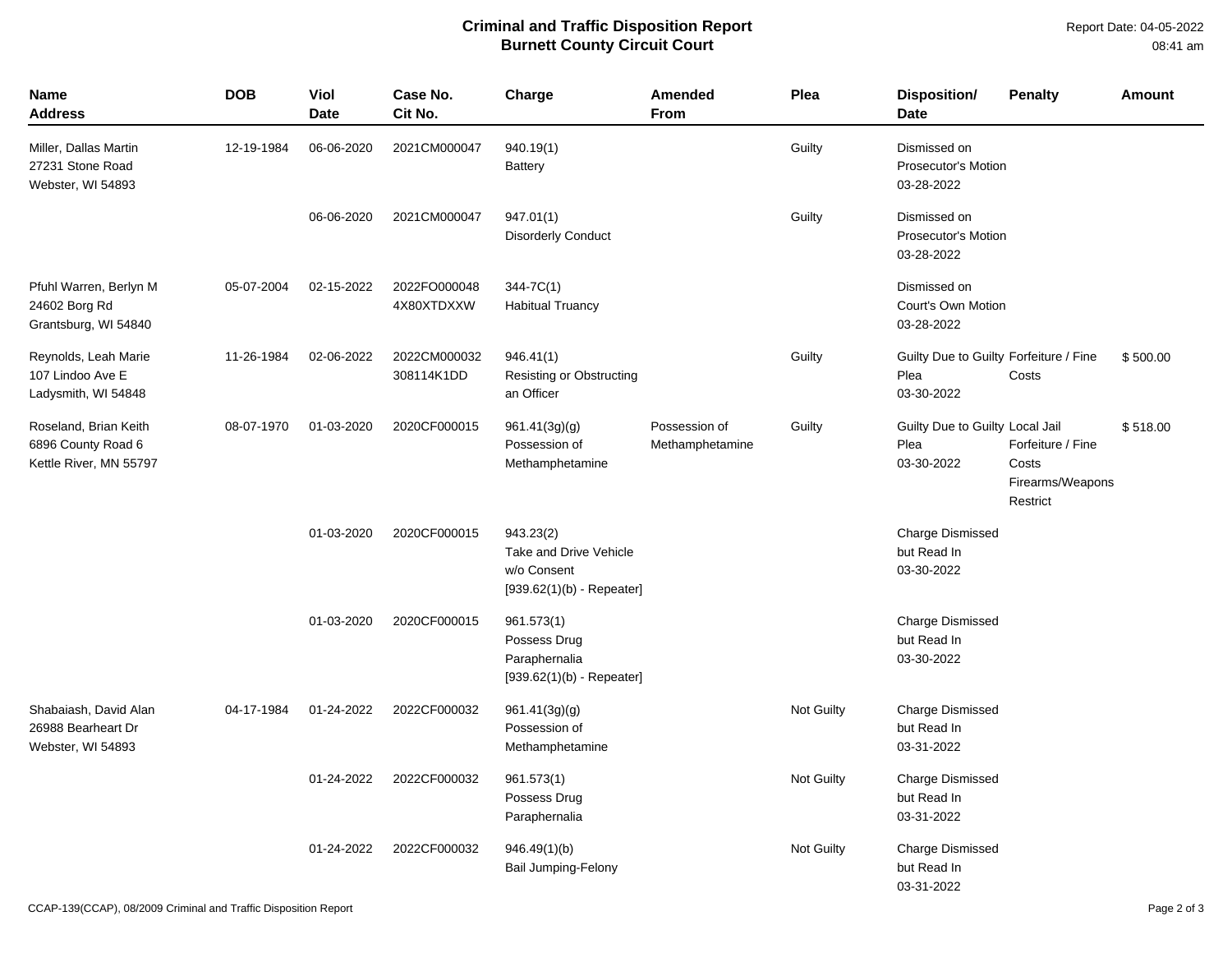Report Date: 04-05-2022 08:41 am

## **Criminal and Traffic Disposition Report Burnett County Circuit Court**

| Name<br><b>Address</b>                                             | <b>DOB</b> | Viol<br><b>Date</b> | Case No.<br>Cit No. | Charge                                                                                                                    | Amended<br>From                                    | Plea       | Disposition/<br><b>Date</b>                                | <b>Penalty</b>        | Amount   |
|--------------------------------------------------------------------|------------|---------------------|---------------------|---------------------------------------------------------------------------------------------------------------------------|----------------------------------------------------|------------|------------------------------------------------------------|-----------------------|----------|
|                                                                    |            | 01-24-2022          | 2022CF000032        | 946.49(1)(b)<br>Bail Jumping-Felony                                                                                       |                                                    | Not Guilty | <b>Charge Dismissed</b><br>but Read In<br>03-31-2022       |                       |          |
|                                                                    |            | 01-24-2022          | 2022CF000032        | 946.49(1)(b)<br><b>Bail Jumping-Felony</b>                                                                                |                                                    | Not Guilty | <b>Charge Dismissed</b><br>but Read In<br>03-31-2022       |                       |          |
|                                                                    |            | 01-24-2022          | 2022CF000032        | 946.49(1)(b)<br><b>Bail Jumping-Felony</b>                                                                                |                                                    | Not Guilty | <b>Charge Dismissed</b><br>but Read In<br>03-31-2022       |                       |          |
| Zappa, Carl Jay<br>634 North Nelson Street<br>Grantsburg, WI 54840 | 08-12-1988 | 01-03-2022          | 2022CF000018        | 941.20(1)(c)<br><b>Intentionally Point</b><br>Firearm At Person                                                           | 2nd-Degree Recklessly<br><b>Endangering Safety</b> | Guilty     | Guilty Due to Guilty Probation, Sent<br>Plea<br>03-31-2022 | Withheld              | \$443.00 |
|                                                                    |            | 01-03-2022          | 2022CF000018        | 941.20(1)(b)<br>Operate Firearm While<br>Intoxicated                                                                      |                                                    | Not Guilty | <b>Charge Dismissed</b><br>but Read In<br>03-31-2022       |                       |          |
|                                                                    |            | 01-03-2022          | 2022CF000018        | 947.01(1)<br><b>Disorderly Conduct</b><br>[939.05 - PTAC, as a<br>Party to a<br>Crime][968.075(1)(a) -<br>Domestic Abuse] |                                                    | Guilty     | Guilty Due to Guilty Probation, Sent<br>Plea<br>03-31-2022 | Imposed<br>Local Jail | \$543.00 |